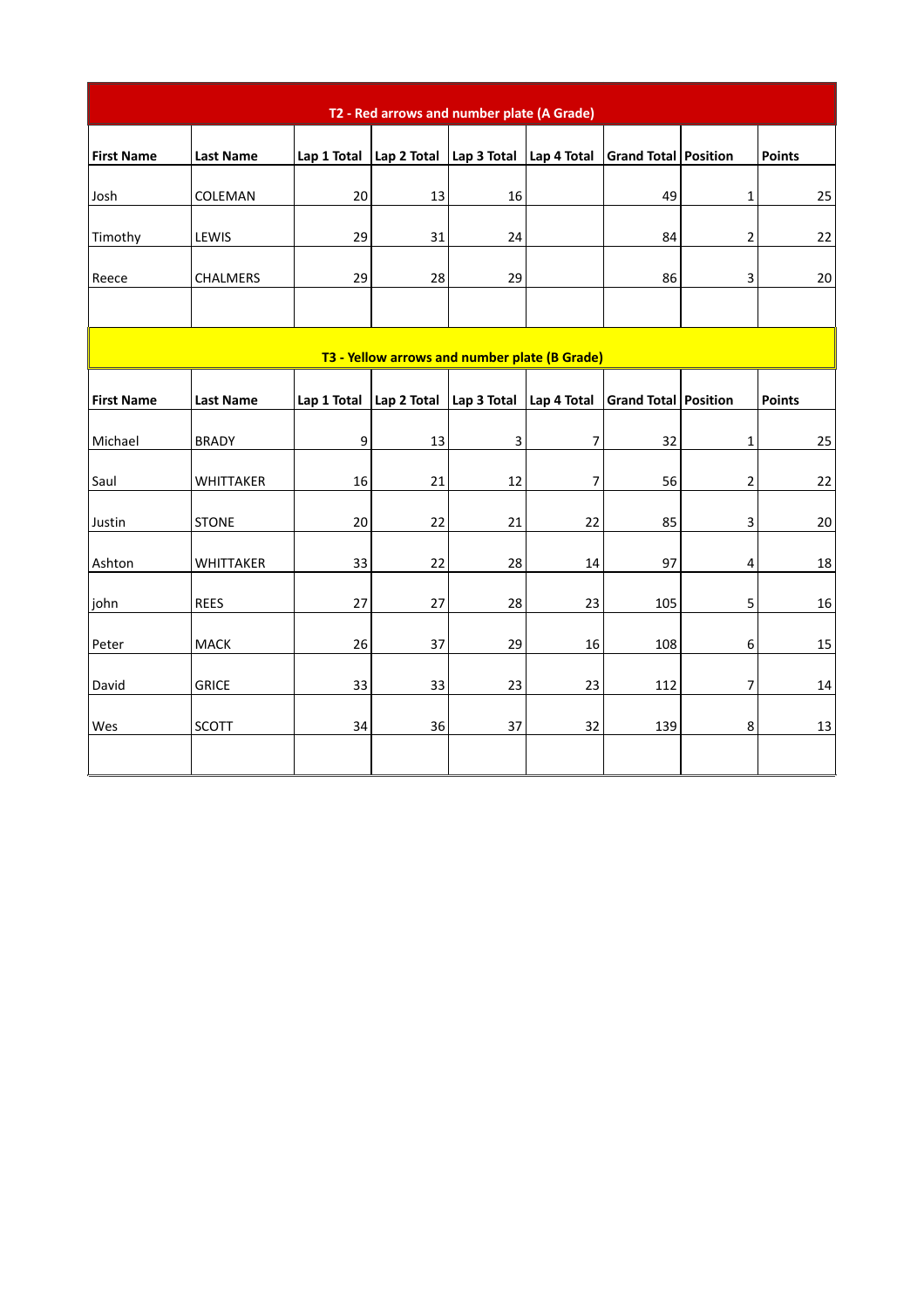| T4+ - Blue arrows and number plate (C+ Grade) |                    |             |             |                                             |             |                      |                  |               |
|-----------------------------------------------|--------------------|-------------|-------------|---------------------------------------------|-------------|----------------------|------------------|---------------|
| <b>First Name</b>                             | <b>Last Name</b>   | Lap 1 Total | Lap 2 Total | Lap 3 Total                                 | Lap 4 Total | Grand Total Position |                  | <b>Points</b> |
| Paul                                          | <b>DORRITY</b>     | 7           | 6           | 5                                           | 4           | 22                   | $\mathbf{1}$     | 25            |
| Angus                                         | <b>BOUD</b>        | 10          | 11          | 4                                           | 3           | 28                   | $\overline{2}$   | 22            |
| John                                          | WILSON             | 14          | 7           | 4                                           | 4           | 29                   | 3                | 20            |
| Peter                                         | SPENCER            | 17          | $\mathsf S$ | 5                                           | 5           | 32                   | 4                | $18\,$        |
| Antonio                                       | <b>GIGLIOTTI</b>   | 7           | 12          | $\overline{\mathbf{c}}$                     | 16          | 37                   | 5                | 16            |
| lan                                           | <b>TILLEY</b>      | 14          | 11          | 11                                          | 10          | 46                   | $\boldsymbol{6}$ | 15            |
| Craig                                         | <b>GENNER</b>      | 15          | 15          | 8                                           | 15          | 53                   | $\overline{7}$   | 14            |
| Matt                                          | <b>KERR</b>        | 16          | 16          | 10                                          | 15          | 57                   | 8                | 13            |
| Noah                                          | GRICE              | 28          | 16          | 9                                           | 7           | 60                   | 9                | 12            |
|                                               |                    |             |             |                                             |             |                      |                  |               |
|                                               |                    |             |             | T4 - Blue arrows and number plate (C Grade) |             |                      |                  |               |
| <b>First Name</b>                             | <b>Last Name</b>   | Lap 1 Total | Lap 2 Total | Lap 3 Total                                 | Lap 4 Total | Grand Total Position |                  | <b>Points</b> |
| Paul                                          | SENS               | 3           | $\mathbf 1$ | 0                                           | 3           | 7                    | $\mathbf{1}$     | 25            |
| Philip                                        | <b>WHITTLE</b>     | 3           | 4           | 12                                          | 7           | 26                   | $\overline{2}$   | 22            |
| Desmond                                       | KINNEAR            | 13          | 6           | 8                                           | 7           | 34                   | 3                | $20\,$        |
| Colin                                         | ALLEN              | 15          | 9           | 8                                           | 4           | 36                   | 4                | 18            |
| Hugh                                          | <b>HARVIE</b>      | 13          | 7           | 6                                           | 12          | 38                   | 5                | 16            |
| Simon                                         | <b>WATTS</b>       | 6           | 10          | 11                                          | 13          | 40                   | 6                | 15            |
| James                                         | COX                | 15          | 7           | 16                                          | 6           | 44                   | 7                | 14            |
| Rihan                                         | MEIJ               | 15          | 15          | 11                                          | 22          | 63                   | 8                | 13            |
| <b>Brad</b>                                   | KEIFER             | 25          | 18          | 17                                          | 12          | 72                   | 9                | 12            |
| Altus                                         | <b>BAARD</b>       |             | 19 DNF      | <b>DNF</b>                                  | <b>DNF</b>  |                      |                  |               |
| sue                                           | <b>EMERY-SMITH</b> | <b>DNS</b>  |             |                                             |             |                      |                  |               |
| Monique                                       | WILLIAMS           | <b>DNS</b>  |             |                                             |             |                      |                  |               |
| Joel                                          | MILENKOVIC         | 19          |             | 16 DNF                                      | <b>DNF</b>  |                      |                  |               |
|                                               |                    |             |             |                                             |             |                      |                  |               |